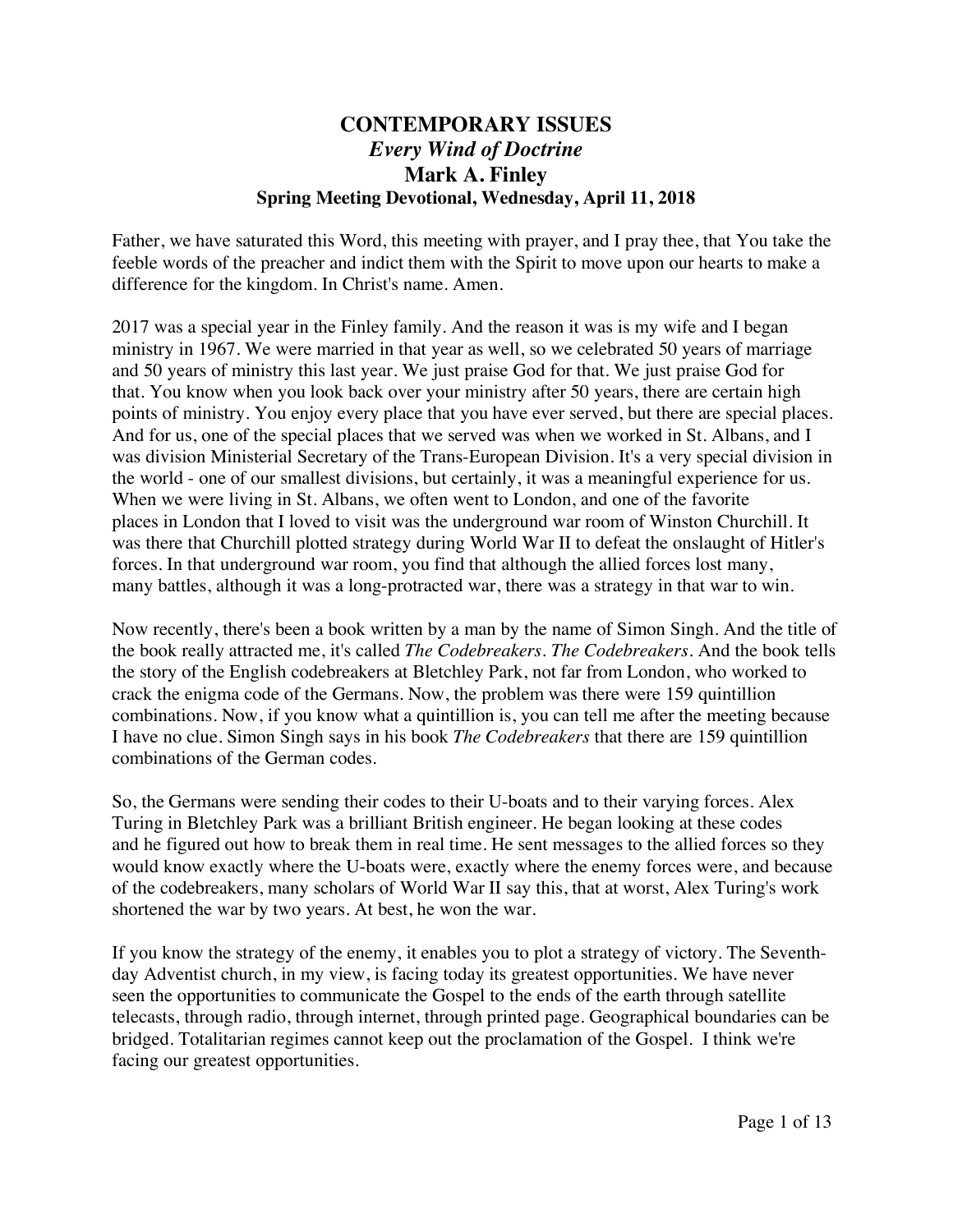But I also believe that we are facing our greatest challenges today. Since the devil knows that a united church focused on the proclamation of the Gospel in the light of the three angels' messages preached to the entire world, will usher in the coming of Jesus. The devil will do everything in his power to hinder the progress of God's work. Now, whether it's false ideas about the trinity, whether it's an emphasis on the feasts, whether it's a mistaken understanding of contemplative prayer and Christian meditation, whether it's the emerging church, whether it's debates about creation, questions about the sanctuary or the remnant, whether it's the reapplication of the time prophecies of Daniel and Revelation, or setting speculative dates for the coming of Jesus in some kind of jubilee chart, the devil will use all of his cunning to distract Seventh-day Adventists from the mission to reach the world with the Gospel.

Now, this should not surprise us. False teachings should not surprise us because Paul predicted throughout the book of Acts that the church in the New Testament and down through the ages would be impacted by false teachers. Paul in counseling to Timothy states that some will depart from the faith giving heed to seducing spirits. So, the idea of heresy, the idea of false teachings, not only in the world, but impacting the church, should not be shocking to us.

The primary passage that I want to study with you this morning is Ephesians, the eighth chapter. So, if you have your Bible, I invite you to take it and turn to Ephesians, the fourth chapter. Ephesians, the fourth chapter, and we're going to be looking at verses 8-11. Ephesians Chapter 4, and we're going to begin by looking at verse 8 and continue down through a number of passages here. Ephesians Chapter 4, we begin with verse eight. "Therefore," he says, "when he ascended up on high, he led captive and gave gifts to men."

Let's skip down to Verse 11, "And he himself gave some to be apostles and some prophets and some evangelists and some pastors and teachers for the equipping of the saints for the work of ministry for the edifying of the body of Christ." Now, notice church leadership, apostles, divine administrators, the gift of prophesy, evangelists, pastors, teachers were for the equipping of the saints, the preparing of the believers for their work in ministry, to edify and build up the body of Christ.

Verse 13, "Till we all come in the unity of the faith and the knowledge of the Son of God to a perfect man to the measure of the stature of the fullness of Christ that we should no longer be children tossed to and fro and carried about with every wind of doctrine." Verse 13, talks about coming into the unity of the faith. It talks about the measure of the perfect man to the measure of the perfect fullness of Christ. So obviously, it's a verse that talks about the context of final events and a church on mission, a church reflecting the glory of Jesus to the world.

But in that context, it says in Verse 14, "That we're no longer children tossed to and fro carried about with every wind of doctrine. By the trickery of men and the cunning craftiness by which they lie in wait to deceive, but speaking the truth in love that we may grow up in all things." The phrase that has captured my imagination is this expression "every wind of doctrine." May I suggest to you that in the Seventh-day Adventist Church today, "every wind of doctrine" is blowing from the ultra-left to the ultra-right.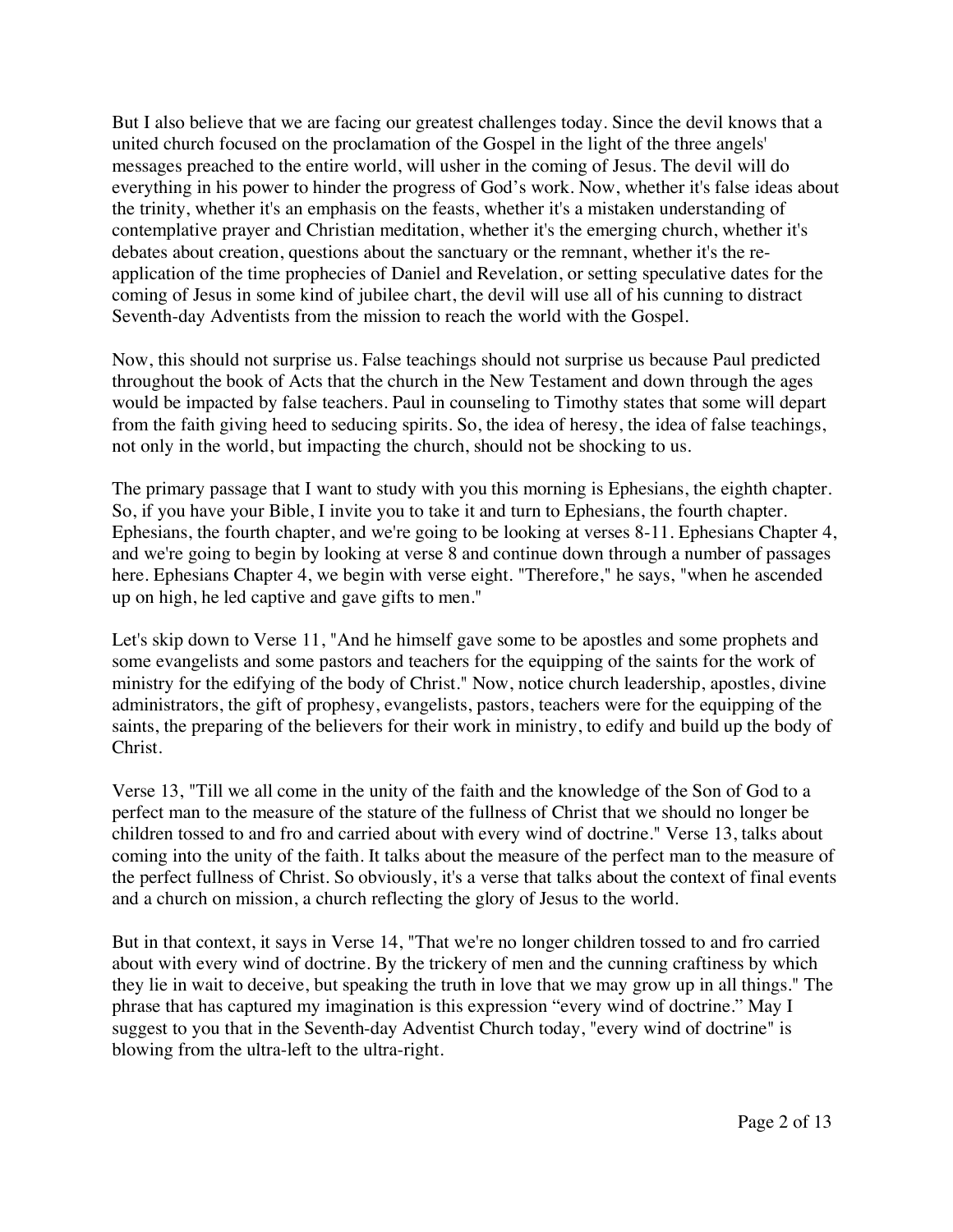Ellen White comments on this expression "every wind of doctrine" in the *Review and Herald*, January 11, 1887, and it's a very lengthy article, but it's worth perusing. It's worth reading. I'll simply share with you one paragraph of that article. "The days are fast approaching when there will be great perplexity and confusion. Satan, clothed in angel robes, will deceive, if possible, the very elect. There'll be gods many and lords many. Every wind of doctrine will be blowing." Every wind of doctrine.

I'd like to look at five winds that I see blowing in the church today: first, the dust storms of doubt; second, the pestilent-laden breezes of heresy; third, the fiery winds of fanaticism; fourth, the icy cold winds of formalism; fifth, the gentle zephyrs of Laodiceanism. Let's look at each of these winds.

First, the dust storms of doubt. If you ever have traveled through Texas ... I've got a few Texans here. If you have traveled through Texas, have you ever traveled through a Texas dust storm? Where are my Texans? Any Texans here today? Ever travel through a Texas dust storm, my brother? Many times. Amen. Yeah. You weren't saying Amen when you traveled through it, though. When you travel through a Texas dust storm. My son went to Southwestern Adventist University and we were living outside of Los Angeles at the time working with *It Is Written*. When you start driving through Texas, you think that thing is never going to end. I mean you just keep going and going and going, and you look at the odometer on your car, and you say, "I'm halfway through." And you just drove six hours, and you're halfway through the state. But if you're driving through some of those Texas prairies, and you see this swirl coming of dust, and pretty soon, that dust is everywhere, it surrounds your car, it's hard to know where the road is. And the dust storm of doubt clouds your vision. It confuses your thinking. You're not sure where your destination is.

Now the devil, down through the ages, has used the dust storm of doubt. Every wind of doctrine is blowing. In Eden, the devil came to Eve and he says, "Has God really said? Is this really true?" The dust storm of doubt. In the temptation of Christ in the wilderness, the devil comes to Jesus, Satan comes to Jesus, and he says to Jesus in Matthew 4:6, Jesus is there in the wilderness, and the devil says to him, "If you are the son of God..." Now that's rather a fascinating passage, and let's take a look at it for a moment to crystallize in our minds this idea of the devil sowing doubt. Matthew, the fourth chapter, Satan actually quotes scripture. Can you quote scripture in a way that you insinuate doubt in young minds? Can you quote scripture in a way that you lead your students to question the integrity of the Adventist church and its message?

Mathew, the fourth chapter. The devil actually quotes scripture here, but he insinuates doubt because he only quotes part of scripture, Matthew, Chapter 4:6, the devil says to him, "If you are the son of God, throw yourself down. For it is written, 'He shall give his angels charge over you concerning you.'" Did David in Psalms actually say that? He did. But what does the devil leave out? The rest of the text says, "He shall give his angels charge over you concerning you that they'll keep you in all His ways."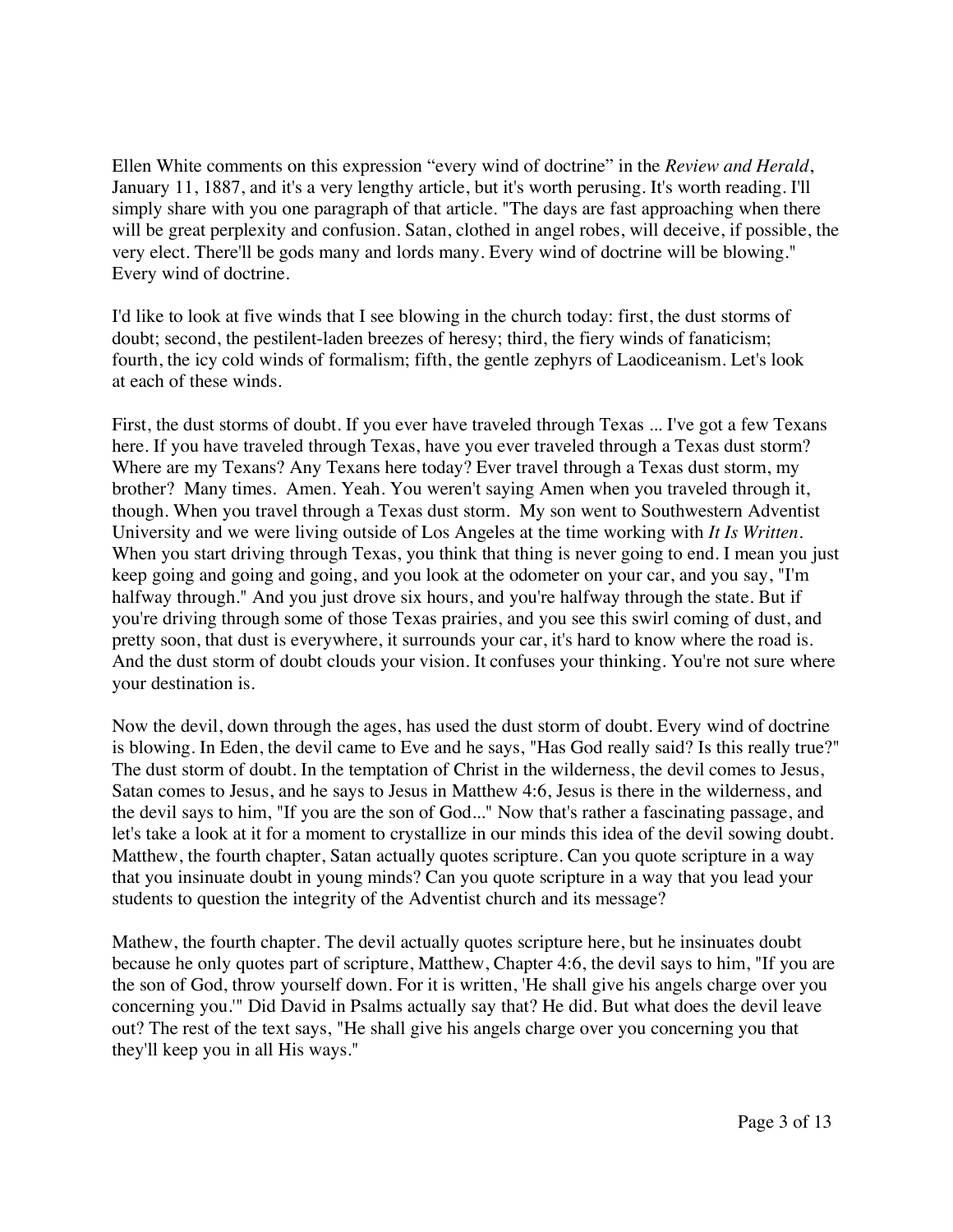So, the devil quotes part of scripture, not giving the totality of scripture, takes scripture out of context. Why? To insinuate doubt in the mind, indeed, of Jesus. Now if the devil can raise enough questions and create enough doubts, he can undermine confidence in the integrity of the Bible, in the veracity of Christ and who He is, and the veracity of the Adventist message. You see there's nothing wrong with questions, but the problem comes if you leave your congregation, or you leave your students with questions. You can raise questions, but if you don't lead them back to certainty, then you've left them with more doubts than you can accomplish.

Questions like this, "Was the world really created in six literal days? Isn't it enough simply to believe that there is a Creator God? I mean didn't Moses just use the language that he had available to him? What's all this business about a six-day literal creation? Does it really make any difference if there is literally a sanctuary in heaven? I mean heaven is so vast anyway. And should we really reconsider this idea of the investigative judgment in the 2,300 days? Isn't it really arrogant? I mean isn't it the height of arrogance to consider that the Adventist church is the remnant church? I mean isn't that quite arrogant? Isn't it legalistic to think that drinking a little bit of wine is contrary to the will of God? Is the papacy really the antichrist of prophecy or wasn't that the mentality of 19th Century thinking?"

Now, it's appropriate to ask questions, but when those questions insinuate doubt and they fill the heart with uncertainty, it destroys confidence in faith. It's necessary for the church to continually examine its theological foundations. But there are some things you have to settle. One thing about the New Testament church, they did not preach a Christ of doubt. They preached a Christ of certainty.

Take your Bible, please, and look at two amazing passages in the New Testament. Luke, the first chapter. The dust storms of doubt are eroding confidence in the integrity of the Adventist message in some circles today. When you look at the New Testament church, they did not go out and preach their doubts. They went out and preached their certainty. Luke, 1:3-4. "It seemed good to me," Luke says, "also having had perfect understanding of all things from the very first to write to you an orderly account most excellent Theophilus that you may know the certainty of those things that you are instructed." The certainty, the New Testament church, was certain that Christ died and rose from the dead. They were certain of a prophetic message. The New Testament church quoted the Old Testament preaching a prophetic message of the living risen Christ.

Notice 1 Peter 2:12, you don't win people by preaching doubt. You win people by preaching prophetic certainty. First Peter, Chapter 2. You're looking there at Verse 12. First Peter Chapter 2 and Verse 12, the scripture puts it this way. In the book of Peter, we're looking there at 1 Peter. The scripture talks about the reality of the fact of certainty. Peter speaks, I Peter Chapter 1:1 & 2 is what I want to look at. First Peter 1, Verse 1 and 2, "Peter an apostle of Jesus Christ to the pilgrims of the dispersion in Pontus, Galatia, Cappadocia, Asia, elect according to the foreknowledge of God ..." Now, notice this certainty, "In sanctification of the Spirit for obedience and the sprinkling of the blood of Jesus Christ."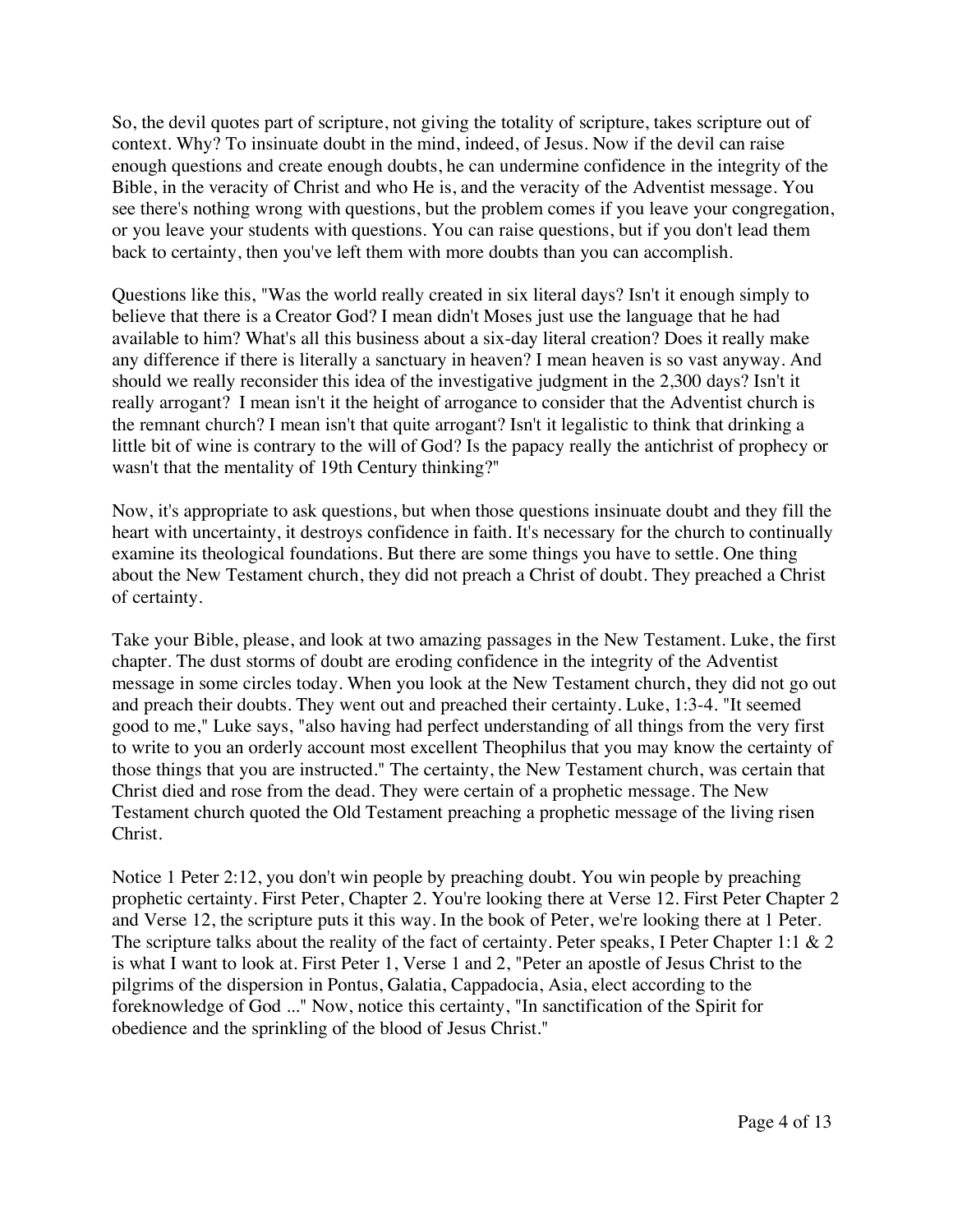Peter starts his epistle by talking about the fact of the belief that the New Testament church was elect, that God saw it in His foreknowledge, and that God had raised up that church for the sanctification of the Spirit for obedience in the sprinkling of the blood of Christ. You see the New Testament church charmed by love, amazed by grace, settled with the certainty of a living Christ preached the Word of God powerfully. It's all right to raise questions, but there comes a point in your spiritual experience where you have a settled certainty and a settled confidence.

My wife and I were married 50 years ago. We celebrated that 50th wedding anniversary this last summer. There are some things that I am closed-minded about. One of the sermons that's stirring in my soul, and I haven't had the courage to preach it yet, is called *The Value of Closed Mindedness. The Value of Closed Mindedness.* You hear a lot of people talking about you have to have an open mind today, that everything is kind of optional. But in some instances, there is a value of closed-mindedness.

I am closed-minded about any other woman. My wife and I have been married 50 years, and I'm not considering any other options. That took place 50 years ago, but I settled that thing 50 years ago. I don't get up every morning and think, "Man, I've got to consider all the options out there." I mean you married men out there, you married women, what if your husband got up and said, "Look, my dear. We have to have open minds about these things now. We've got to be quite open-minded about this. We've got to always be considering our options, always seeing if there's something better."

When I became a Seventh-day Adventist Christian when I was 17 years old, over 50 some odd years ago, there were certain things that I settled in my mind. There is no doubt in my mind that Jesus Christ is my Savior, no doubt in my mind that Jesus's death on the cross provides salvation full and fully. There's no doubt in my mind that Jesus has risen from the dead. I settled that. The Sabbath, the state of the dead, the great eternal verities of Adventism were settled. Somebody says, "Don't you ever have any questions?" I'd rather know all that I know and not know all I don't know than know all I don't know and not know what I know. And that's the truth. I'd rather know all that I know and not know all the things I don't know than know all the things I don't know and give up what I know. The dust storms of doubt are one of the devil's strategies to unsettle us in the certainty of a last day movement to take the Gospel to the world.

A great shaking is coming, and that shaking will be precipitated by doubt, but there is another wind that is blowing: the pestilent-laden breezes of heresy. You see there are some diseases that are air-borne. Air-borne disease is any disease that's transmitted through the air, and these pestilent-laden breezes of heresy travel rapidly from one person to another, from one church to another. They cause disease, spiritual disease. They cause spiritual death. They often leave conflict and division in their wake. They were present in the New Testament church, and they are present today.

Look at a couple of passages, I Timothy. First Timothy is largely, and 2 Timothy, counsel to a young preacher about guarding the church. They are counsel to young preacher about some of the issues as a young preacher that he would face. First Timothy, you're looking there at Chapter 4:1. "Now, the Spirit expressly says, that in the latter times, some will depart from the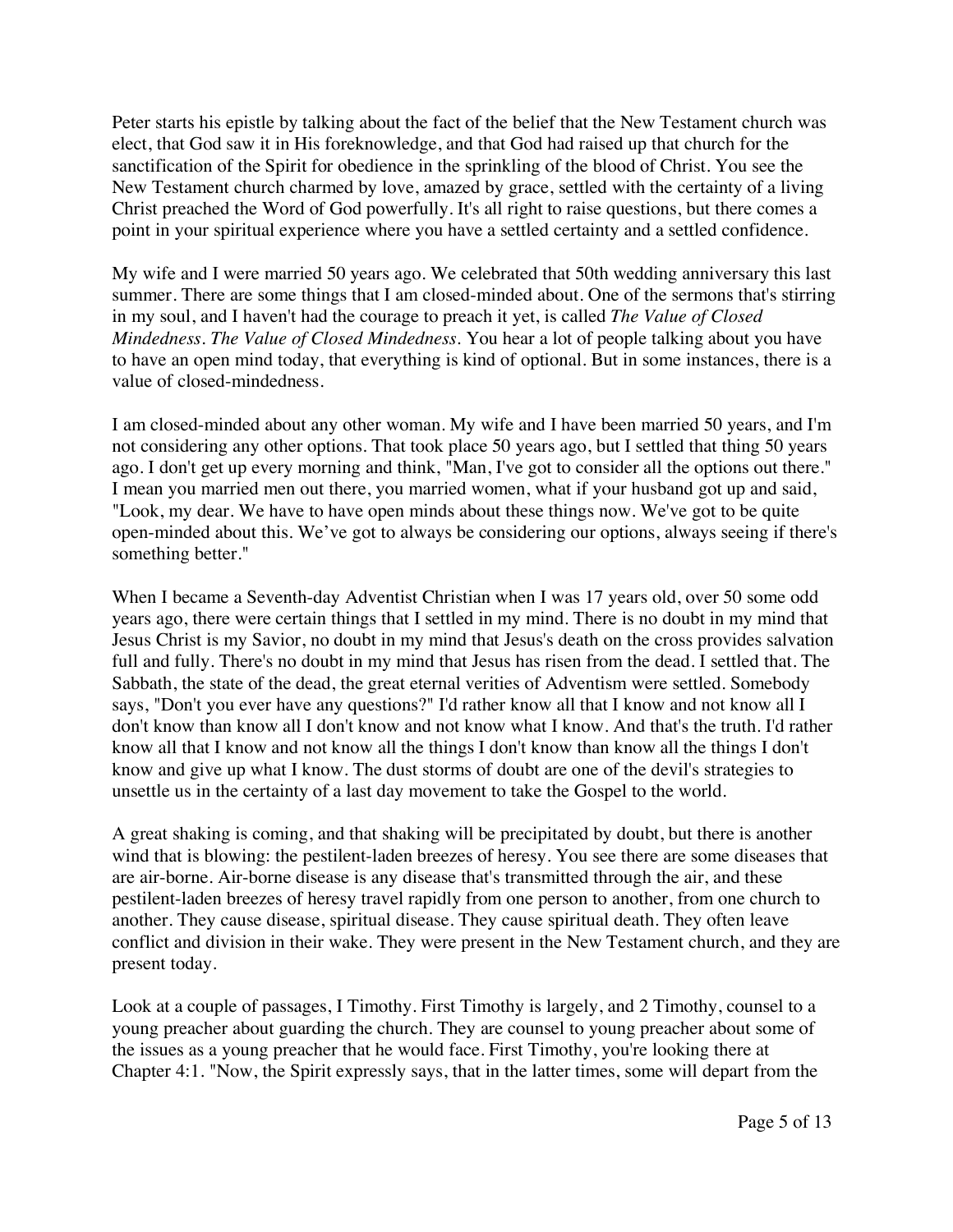faith giving heed to deceiving spirits and doctrines of demons." So here, some will depart from the faith. He's speaking about heresy that will come into the church.

Second Timothy, Chapter 2 mentions two individuals by name who were involved in a heretical movement. I pondered that a great deal, and it's a very fascinating passage. Second Timothy 2:14 and onward. "Remind them of these things, charging them before the Lord not to strive about words to no profit to the ruin of the hearers. Be diligent to present yourself approved of God. A worker that does not need to be ashamed rightly defining the word of truth, but shun profane and vain babblings for they'll increase to more ungodliness."

He's talking about heresy. He's talking about doctrines that have no foundation in scripture at all that kind of blow through the church. He's talking about these pestilent-laden breezes of heresy. Now, he names two people. "Their message will spread like a cancer." Have you noticed that in a local congregation? Have you noticed that in a conference that when some heretical ideas begin to blow in the church, they blow like a cancer through the church. Often that takes place, and there's division, and there is conflict, and the church fails to fulfill its mission. But notice their message will spread like a cancer. Hymenaeus and Philetus are of this sort who have strayed concerning the truth. Now, notice, they stray concerning the truth saying that the resurrection has passed already, and they overthrow the faith of some.

I was thinking about that. Hymenaeus and Philetus say that the resurrection has passed already. What was their problem? What was the fundamental root of this heresy? What was the very foundation of the heresy? Were they right on the fact that there would be a resurrection? Were they right on that? But what was their problem? The timing. The timing. So, there was a heresy that came into the Christian church based on an inadequate understanding of timing. Think of all the heresies from the ultra-left and the ultra-right that can blow through the church today regarding timing, the re-application of time prophesies, the fanciful ideas about the jubilee theories, the ideas of re-time-setting, the ultra-right on timing issues, heretical ideas regarding timing.

But then think of those who want to try to recreate it in some way, in some fashion. They want to recreate the creation story. The whole issue of timing, "Sure God created the world, but He took tens of thousands of billions of years to accomplish that." Think of those that want to try to recalibrate the 2,300 days and re-look at those issues of timing. So, when you look at it, the heresies of Philetus and Hymenaeus are not necessarily gone.

It's interesting to look at some of the statements of Ellen White that have to do with some of the kind of heresies the church is going to face in the future. Let me just give you a few. *Christ's Object Lessons* page 127, "In every age, there is a new development of truth, a message of God to the people of that generation. The old truths are all-essential. New truth is not independent of the old, but an unfolding of it." Will we see new vistas in the sanctuary today? Sure. Will we see a new beauty in the creation story? Definitely. Will we understand the Sabbath in more significant ways? Certainly. Will the prophesies of Daniel and Revelation even be understood more broadly? Yes. But any new revelation of truth always is based on the fundamental foundation that God has given His church.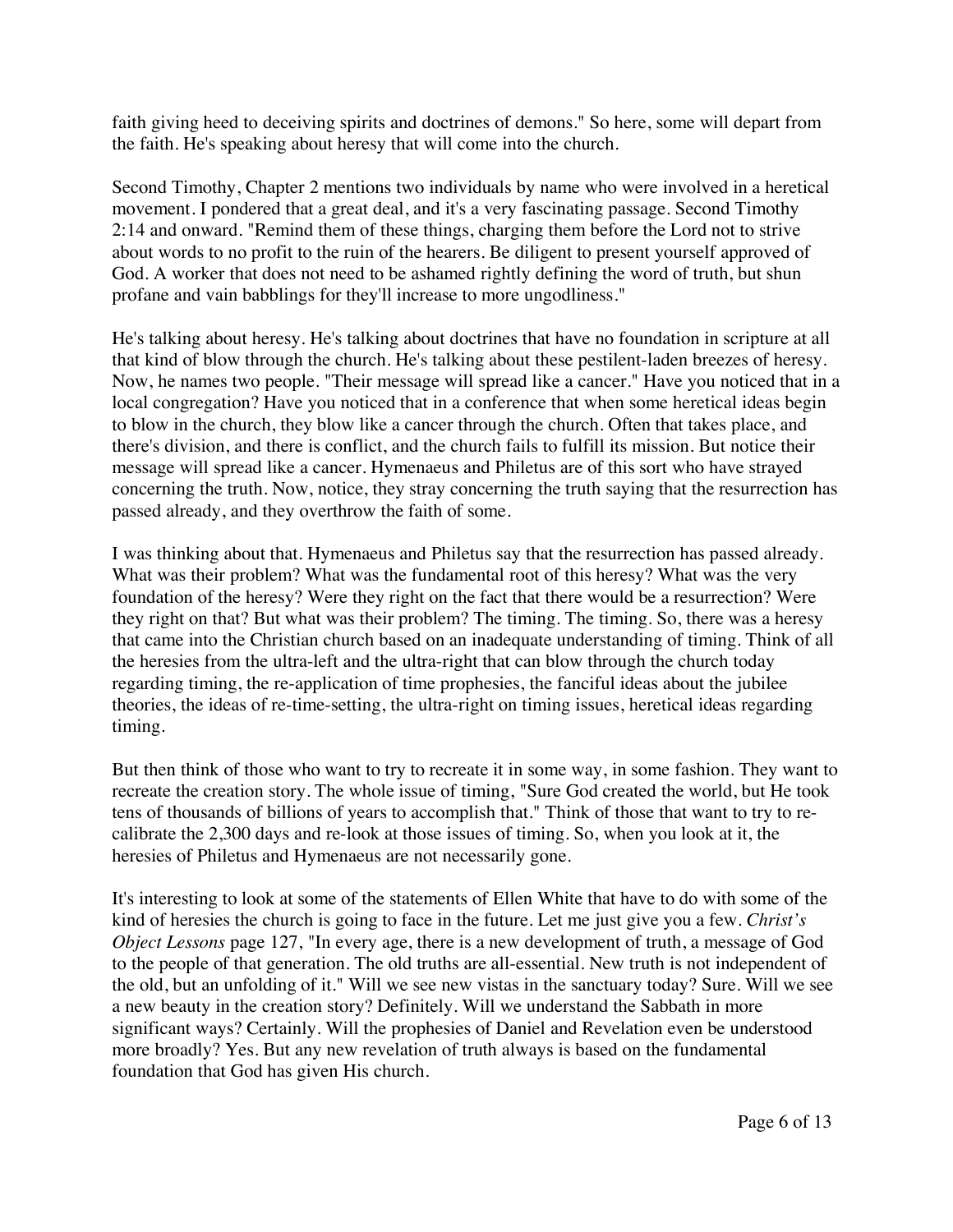Here's another one, Manuscript 3, 1899, "No line of our faith that has made us what we are is to be weakened." So, any revelation of new truth does not recalibrate or weaken old truth. We have the old landmarks of truth and duty. We are to stand firmly in defense of our principles and view of the world.

Here's another one, *Review and Herald*, May 25, 1905, "The enemy will bring in false theories." Who does that, everybody? The enemy. Such as the doctrine that there is no sanctuary. This is one of the points that there will be a departing from the faith. Where will we find safety unless it be in the truths that God has given us.

Here's another one, *First Selected Messages*, page 48. "The very last deception of Satan will be to make of non-effect the testimony of the Spirit of God." Now that is a fascinating statement. What does it mean to make of non-effect the spirit of prophesy? I accept it as a devotional writer, but she wasn't a historian so I rule that out. Wasn't a scientist so I rule that out, and she reflects 19th Century mentality on prophesy so I rule that out. "To make of non-effect the spirit of prophecy" is simply to approach it with human reasoning and limit it to devotional writing with no major prophetic authority.

Now there are at least five things that heresies tend to do. Number one, heresies tend to cloak themselves as new light. It's like I was walking on to preach at a major meeting, and I was preaching on the Christ of the book of Revelation, showing this theme that in Revelation, if you don't know very much about it, there's only four words you need to know: Jesus wins and Satan loses. That's the whole theme of Revelation. Jesus wins and Satan loses. End of the story. Every chapter, Jesus wins and Satan loses. Jesus is never defeated. So, as I'm walking on, a guy walks beside me and he says, "Pastor, you going to preach on Revelation?" "I am." He said, "I've got new light. Let me tell it to you. The church needs to know this. It has to know this." And he's tugging on me, and I'm getting ready to preach, and pretty soon, I get tired of the guy. So, I looked at him and said, "I got new light for you, Brother: Jesus wins. Satan loses. I'll see you later."

So, heresies tend to do at least four things. They often cloak themselves as new light. Secondly, they regularly position the one who purports this idea over and against the corporate body. In other words, if everybody only understood it like I did, the problems would be solved. Thirdly, they systematically undermine confidence in the church and its leadership. Any supposed theory of new light that undermines confidence in the church and its leadership is not new light, it's old heresy. Four, they produce individuals who have little interest in reaching the world, but they are obsessed with changing the church. I get nervous about people that are so interested in reforming the church that they don't know about the people that I preached to last night who are dying, who don't know Christ.

Last night in our meeting, we had one of the former Chiefs of Staff of the Pentagon with us. We had one of the leading judges of this area with us last night. We had one of the medical officers of the United States government with us last night. They came seeking a message of hope in Christ. When we become so occupied with changing the church and we lose a vision of reaching the world, I get nervous. Heresies tend to produce individuals who have little interest in reaching the world, and they are obsessed with changing the church. At times, they are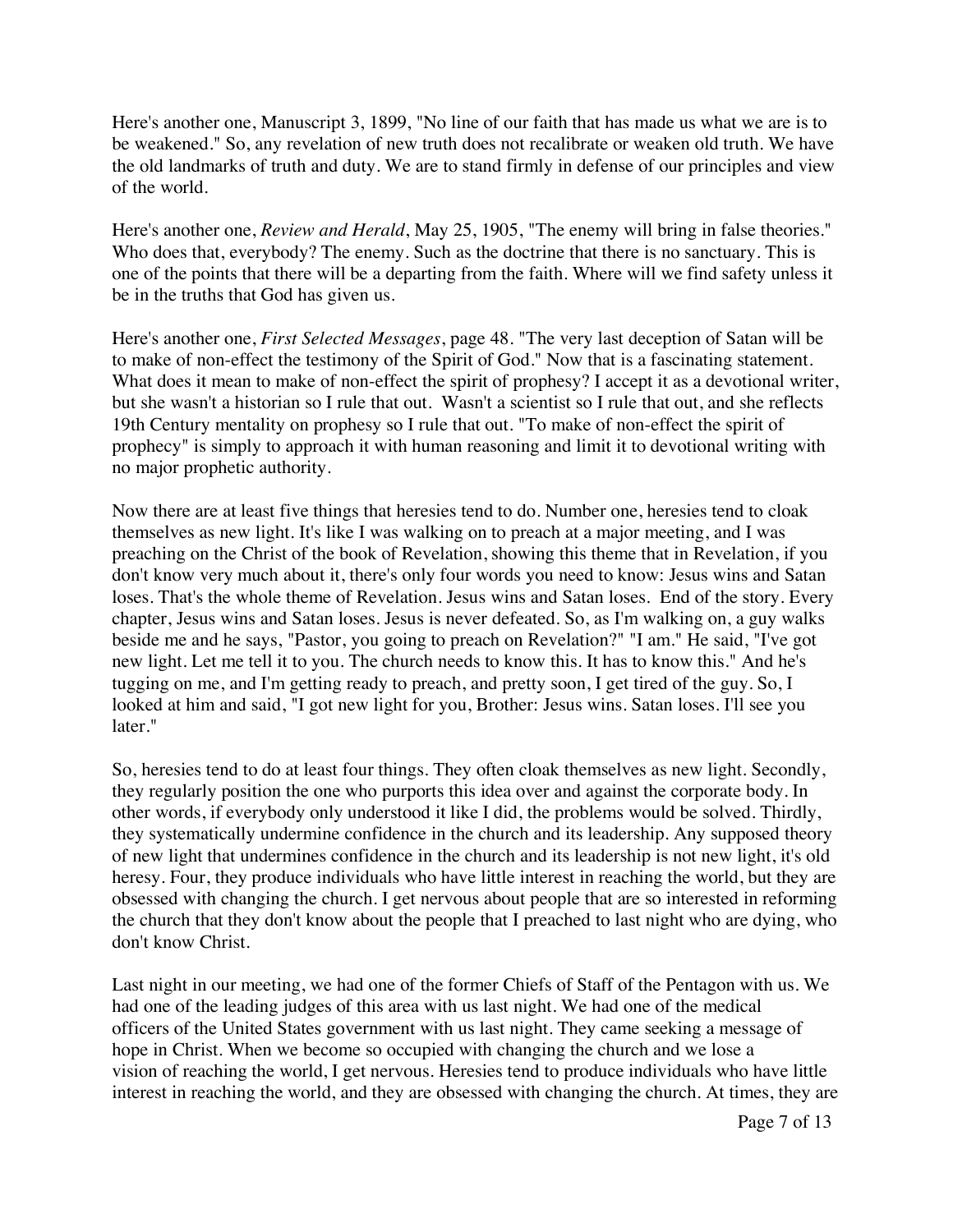subtle and work to undermine confidence in the integrity of the Adventist message and church organization. Every wind of doctrine is going to be blowing. The dust storms of doubt, the pestilence-laden breezes of heresy, the fiery winds of fanaticism.

Now fanaticism is often based on an emotional type of religion that emphasizes feelings above God's Word. To a generation that often is extremely superficial in its understanding of the Word, to a generation of Adventists of adults and youth who want an instant form of religion, who are locked in Laodiceanism, the devil will palm-off a feel-good, emotional form of religion with signs and wonders within the Adventist church that sweeps people off their feet with an emotional response to religion. Now signs and wonders will become the essence of faith for some. Miracles will become the sum of their religious experience and the sign of God's favor. The devil is going to use signs, wonders, and miracles in a powerful way.

Although miracles are going to be wrought in the outpouring of the Holy Spirit in the latter reign, miracles never establish truth - they only confirm what God has already revealed. So, when one substitutes miracles...Now, somebody says sure, the Bible says...Now notice in an interesting passage, Revelation, Chapter 16, what will lead the world to accept the final union of church and state. Revelation the 16th chapter. And we're looking at Revelation 16:14 and onward. It says, "They are the spirits of devils or demons working miracles that go out to the kings of the earth and to the battle of the great day of God Almighty." At a time of economic disaster, at a time of political instability, at a time of natural disaster, church and state unite based on Revelation's prophesies. And as they do, the devil rises to work miracles for a generation that has cast off the restraints of God's Word. So, it is written, "None that have fought, except those who have fortified their minds with the teachings of scripture will stand in the last great crisis."

Now I always used to think and preach that the charismatic emotional movements of miracles would sweep evangelical Christianity off its feet but leave Adventists untouched. Until I read a very troubling statement in *Second Selected Messages*, page 53. This statement bears reading and a lot of contemplation. "Wonderful scenes with which Satan will be closely connected will soon take place. God's Word declares that Satan will work miracles. He will make people sick, then will suddenly remove from them his satanic power. They will then be regarded as healed." Now this next sentence is a troubling one. "These works of apparent healing will bring Seventh-day Adventists to the test." "These works of apparent healing will bring Seventh-day Adventists to the test."

Could it be that we are schooling a generation of Adventists who are shallow, superficial students of the Word, but who, in their hearts, are looking for something more? The devil will come along with a feel-good religion, leading them to accept a mystical Christ without the substance of the Word of God. And as a result of that, in the context of this misunderstanding of the revelation of scripture and who Christ is, accepting this mystical Christ, this Christ of no substance without the Word, could it be that the devil then will begin to work emotional feelings ... Dare I say it? Dare I not say it?...through high-powered music that plays upon the human emotions in a superficial religious experience? And could it be in that context that he will begin to work miracles? And that scores of Adventists, who are not anchored and grounded in the Word will be caught up in a false religious movement?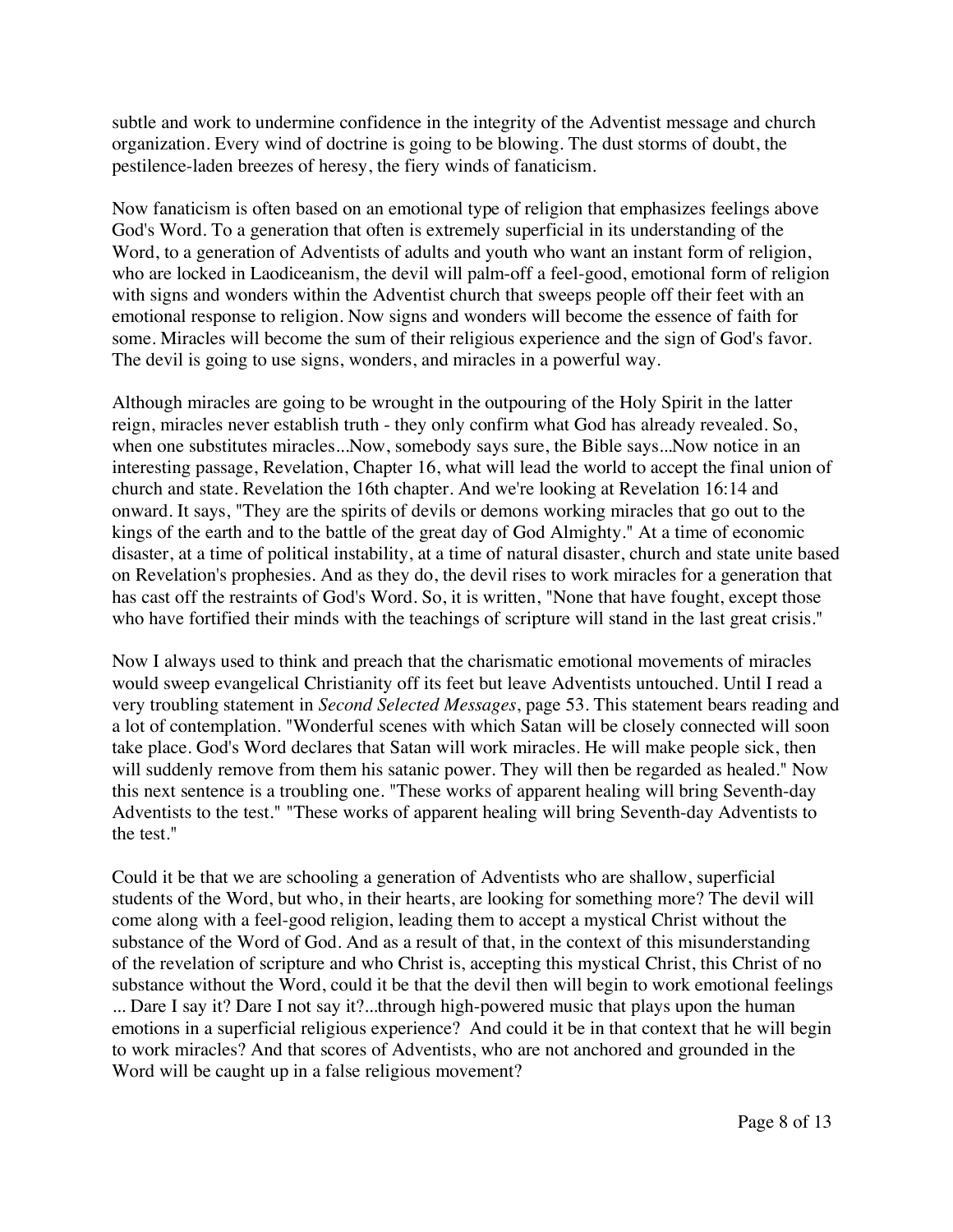If we have any responsibility as leadership, it is to anchor our people in the Word of God. If we have any responsibility, it is to lead our people to the depth of understanding of the Word so their minds are filled with the living Word. Fanaticism begins with the substitution of human opinion and human feelings for the Word, adrift from studying God's Word, an emphasis on experience over truth.

Notice, again, here's *Review and Herald*, January 24, 1893. "When the enemy sees the Lord is blessing His people ..." Is the Lord blessing His people today? I praise God for the genuine revivals that are taking place. I praise God for programs and initiatives like *Believe His Prophets*. I praise God for the tens of thousands of millions of Adventists who are studying the Word. I do not mean in any way to paint a negative picture of the church. This church is the bride of Christ. There are millions of faithful Adventists who are studying the Word and saturating their minds with the Word. My concern this morning, through the eyes of prophecy, is the large numbers of our members who have superficial experiences with God, and the responsibility that we have to anchor them in the Word to stand the crisis that's coming.

Listen, when the enemy sees that the Lord's blessing His people, preparing them to discern the devil's illusions, he will work power. See, when the enemy sees that the Lord's blessing His people and preparing them to discern his delusions, we are His leaders, he, the devil, will work with his masterly power to bring in fanaticism on the one hand and cold formalism on the other. And he may gather in a harvest of souls. Now, is the time to watch unceasingly.

"Watch for the first step of advance that Satan may make among us." Now, that's another interesting statement. "Watch for the first step of advance." Eyes divinely opened. We look for the dust storms of doubt, and we respond with certainty. We look for the pestilent-laden breezes of heresy, and we respond with certainty. We look for the fiery winds of fanaticism, and we respond with certainty. But there is another wind that is blowing. The icy winds of formalism.

Take your Bible and turn to 2 Timothy 3, the icy winds of formalism, Second Timothy. We're looking there at Chapter 3. And here in 2 Timothy 3:5, we read, "Having a form of godliness, but denying its power." Paul speaking to Timothy talks about this form of godliness, truth as it is in Jesus is not cold, lifeless, and formal. Truth is full of warmth and the evidence of the presence of Jesus. Ellen White says in Volume 5538, "Where is the fervor? The devotion to God that corresponds to the greatness of the truth, which we claim to believe, a formal round of religious services kept up, but where is the love of Jesus?" She talks about the fact that when we come to Christ, there's a transformation of our life. Cold formalism often leads to criticism, intolerance, bigotry, and the lack of acceptance.

This little church that we are working in now that we raised up, when we started the church, we had 30 people coming. Now, we have 110 to 120 members and an attendance of over 200. And we said to our people, there are three maxims that we want to follow here. Number one, there are no standards whatever for attendance of the Adventist Church, absolutely no standards for attendance.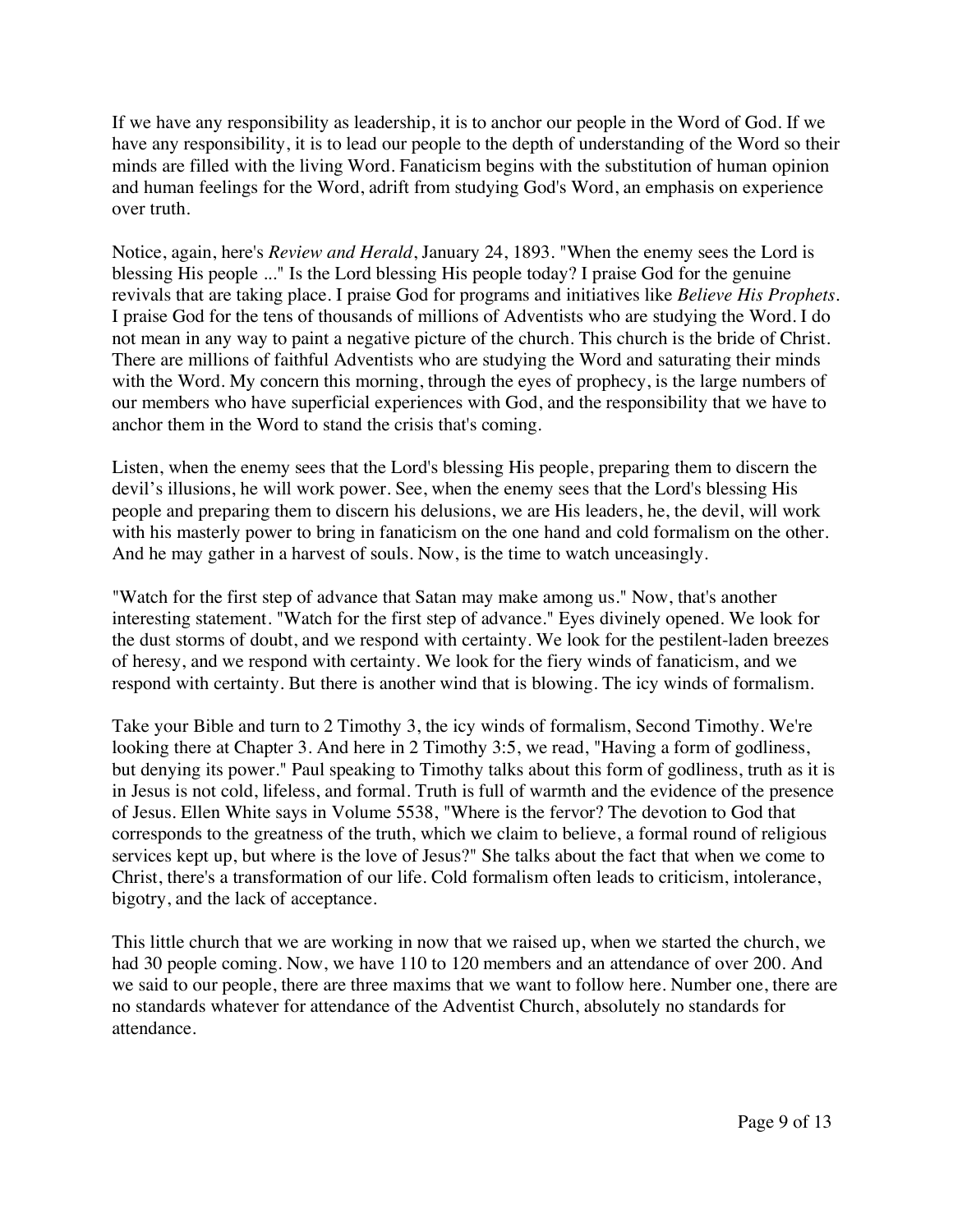Anybody can walk through that door, jewelry, burping out alcohol, cigarettes in their pocket, we have no standards at all for attendance. We have biblical standards for membership, and we have higher standards for leadership. No standards for attendance at all.

Whoever you are, you come. We're going to hug you. We're going to get our arms around you. You pull into our parking lot and it's raining, we're going to be out there with umbrellas for you. You walk through those doors, whoever you are, we're not going to say, "Go to Sabbath School." We're going to say, "Hey, you got kids. Let us take you to Sabbath school and we'll sit with you if necessary." No standards at all for attendance, biblical standards for membership, higher standards for leadership.

We tell our people, "When people come into this church, and they leave on Sabbath morning, we want them to be filled with hope. You're not whipping our people from the pulpit." Anybody that gets up in the pulpit and whips our people, we're telling them, "That's the last time you ever spoke." Not the icy winds of formalism. Why is it that young people are often leaving the church? It is so cold and so formal, and they go there, and there is very little that happens. But when you go to a church and the Spirit of God is at work and some drunkard comes down the aisle and confesses his sin to Christ and he's changed; some marriage that is falling apart and that couple are now back together; some young person strung out on drugs comes over there and kneels at that altar crying his eyes out saying, "I'm coming to Jesus." When the Spirit comes down ...

I remember reading a cartoon once, and the cartoon was of a church. It was burning, and it was burning, and it was an old country church, and they had this bucket brigade and were passing buckets of water from one to the other, and you saw the pastor in his clerical robes, and he has this bucket of water and he's passing it to the next guy, and passing it to the next guy, and passing it to the next guy. Pretty soon, a backslider comes and stands next to the pastor. The preacher looks at the backslider and says, "I haven't seen you in church for a while." And the backslider says, "Yeah, Pastor. The church hasn't been on fire for a while."

The icy winds of formalism kill the spirit. Dust storms of doubt. The pestilent-laden breezes of heresy. The fiery winds of fanaticism. The icy cold winds of formalism. But probably the most dangerous wind of all is the gentle zephyr of Laodiceanism. Now, what is a zephyr? Maybe a new word for some. A zephyr is a quiet, warm breeze that makes you feel comfortable and puts you to sleep. That's a zephyr. The gentle zephyrs of Laodiceanism. I have come to the conclusion that of the messages of the seven churches, the message to the Laodicean church is the most encouraging. Let me show you one text and tell you why I believe that.

Revelation 3:14, the third chapter, one passage. The gentle zephyrs of Laodiceanism. We look at Revelation 3:14, "And to the angel of the church of Laodicea write: 'These things say the Amen.'" Point one, there is no remnant that comes out of the remnant. When God says Amen, it's Amen. After Laodicea, there is no other church. So, all these people that are talking about the rise of another movement, talking about the apostacy that takes place in the church, they miss one word. After Laodicea, it says Amen. And when Jesus says Amen, it's Amen. There's not an eighth church, a ninth church, a tenth church. Very simple but very profound.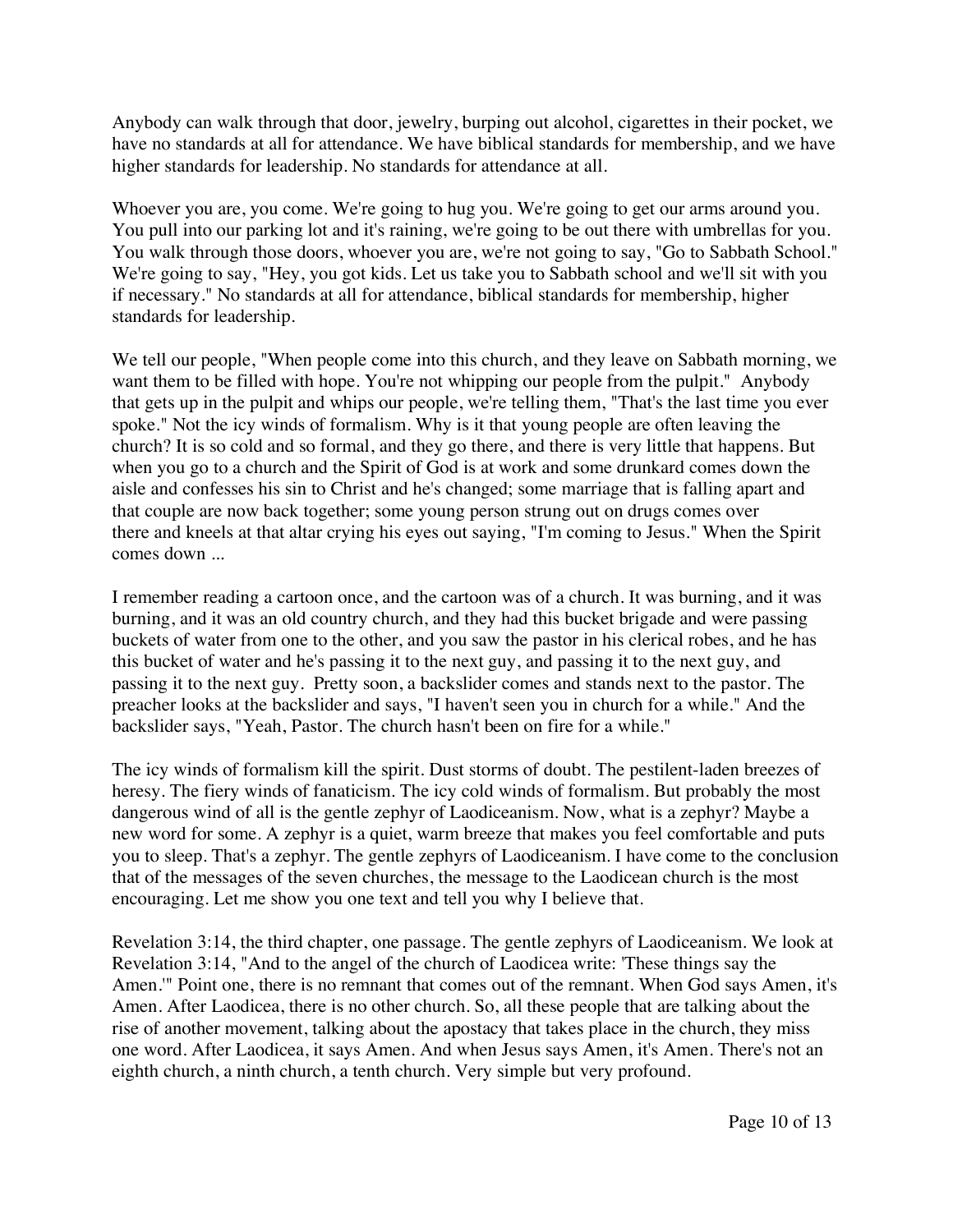Revelation, Chapter 3, "And the angel of the church of Laodicea write: 'These things say the Amen.'" The faithful and true witness. Jesus is the One who has faithfully witnessed the character of God. He is the One who has truly revealed what God is like. And if you want to know what God is like, look at Jesus. He takes a woman caught in adultery and He forgives her. He takes a man shaking with the palsy, and He delivers him. He takes children in His arms. Who is the Christ of Laodicea? He is the faithful and true Witness that reveals to Laodicea in their smug complacency what the love of God is really like. And seeing that love, our hearts are broken and we are drawn to Him. Who is this Jesus of Revelation of Laodicea? He is the Amen. The One who doesn't have another church. The One who holds the bride of Christ in His hands. Who is this Jesus of Laodicea? He is the faithful and true witness of the Father's love who'll bring revival to His church. Who is this Christ of Laodicea? He is the beginning of the creation of God. The word beginning there is *arche.* It's not that He was the first of God's creation, but rather, He is the Beginner of the creation of God. He is the all-powerful Creator. He is the One who spoke and worlds came into existence. He is the One who spoke and hung the stars in space. God's Word is the creative Word. What God says is so, even if it were never so before because when God says it, it becomes so. The creative Word that comes out of God's mouth creates that which He declares. Who is the Christ of the Laodicea message? He is the all-powerful Creator. He created the world once, and He can recreate His church in His image. Praise God.

He can take Laodicean complacent hearts and can change them so that they burn for the love Of Him. Who is this Christ? He is the Creator who can blow away the dust storms of doubt. Who is this Jesus? He is the Jesus with the Gospel to inoculate us against the pestilent-laden breezes of heresy. Who is this Jesus? He is the Christ who can cool off the fiery winds of fanaticism and heat up the icy winds of formalism. Who is this Jesus? He is the Christ who meets the needs of His church, although deceptions and falsehoods will come as they did in the early church. We are secure in Christ. We are kept by His Spirit through His Word with Jesus's love filling our hearts, His Word saturating our minds. We need not fear because we are safe from the deceptive teachings of the evil one. Christ alone revealed in His Word. Christ alone is our refuge in every wind of doctrine.

When the gale-force winds of deception are blowing, there is refuge in One, and that's Jesus. I love that old verse. "From every stormy wind that blows, from every swelling tide of woes, there is a calm and true retreat beneath the Mercy Seat."

Where is our confidence as we face the climatic shaking hours of earth's history? It is not in ourselves. It is in Jesus. Where is our confidence? It is not in our wisdom. It is in His Word. Where is our confidence? It is not in some spectacular revelation of new truth. It is in rediscovering the beauty of the truths He's given us. Where is our confidence? It is not in some new so-called remnant that will arise out of the remnant. It is in the living Christ who has the church in His hands and will bring revival. Where is our confidence? Our confidence is in this: in spite of whatever winds blow on the church, Christ has it in His hands. Where is our confidence? It is in this, that He who promised to come will come.

We are Seventh-day Adventists and the Adventist message burns in our hearts. We've got this hope, this hope, that the morning will come. It was five years ago that I began to sense that I had a fairly serious health challenge. When that health challenge came, my wife and I decided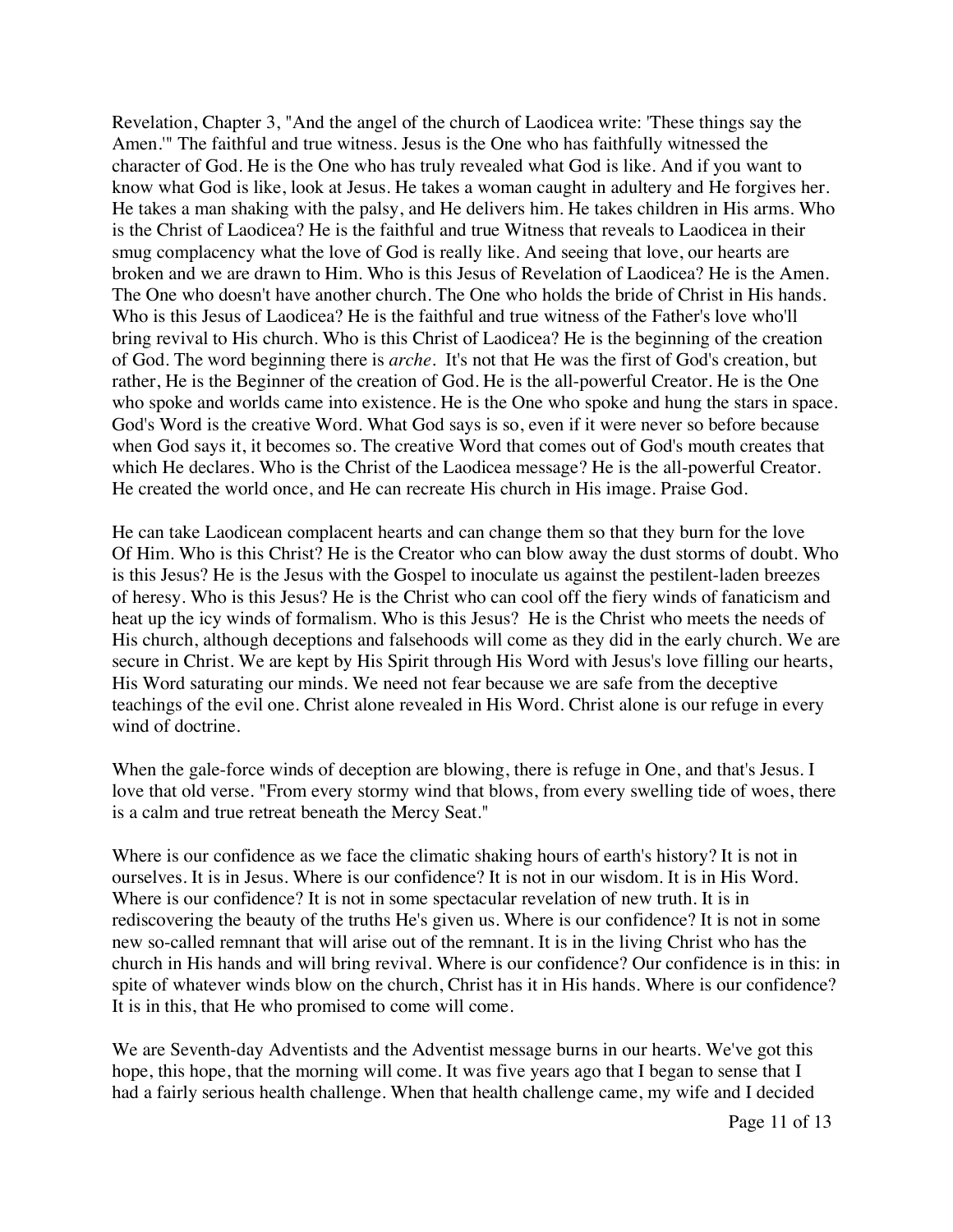we would do three things. First, that we would pray earnestly and seek God. Five years ago, there was a period of time that I wondered if I'd live for one or two years based on some prognoses that were taking place. Thank God that that prognosis was not accurate. But I wondered about that. You have all these kinds of doubts that come in your mind, and we decided first, we're going to pray.

Second, we're going to use every bit of science we know, use the best scientific knowledge. I thank God for people like Dr. Landless who gave me such good counsel then, and he continues to do it now. And then we were going to do everything we could naturally. I knew that I had been pushing it too hard. I knew I needed rest. So Teenie and I decided to go to a little health center to get away from it all. I needed about three weeks. We would walk the trails. We would rest, try to get the best diet we could. I just needed refreshing. When I got there, the Loma Linda educated physicians, and I thank God for them, said to me, "If you have what it is purported that you may have, we can't cure that. But what we can do is help you to build your immune system. That's what we're going to work on with you. So, we worked to build my immune system.

Across from my room during those three weeks, there was another man. He had advanced stages of a particular cancer and he was dying. Each day I would go over and sit on his bed and talk to him. We'd talk about life. We'd talk about faith. We'd talk about the coming of Jesus. I tried to give him hope. One day, the room was empty. I felt badly. I hadn't seen him in two days. In my mind, I thought, "He's dead." A few days later, he came back. His physicians told me that he was so weak, they thought he was going to die. They brought him into the hospital, but they kind of revived him, and he came back.

I went over and sat on his bed. And I had just listened to a song, *Then Came the Morning*. He was facing a shaking, the shaking of his faith. He was facing a dark valley. He was facing death itself. And we sat together, and with tears running down his face, we listened to the song, *Then Came the Morning*. And a sparkle came in his eyes and a smile because he knew that in spite of what he was going through, that morning was coming.

Grasp the reality of that hope. You may be thinking today, "Pastor Mark, I don't have to worry about some time of trouble in the future because I'm going through a time of trouble in my home right now. I'm going through a time of trouble with my family right now. I'm going through a time of trouble with my health right now." Then came the morning. Look up. Jesus not only has the church in His hands. Jesus has you in His hands. Whatever this church is going to go through, whatever you're going to go through, the morning is coming. Death will lose. Life will win. Grasp the reality of the hope: Jesus wins. Satan loses. Amen.

Let's stand together. Adventism, the Seventh-day Adventist church, the Adventist movement is the most hopeful movement in the world because we have the absolute certainty that although there will be troublous times ahead, although there will be days that our times are dark, we are not Pollyannas with our heads in the sand. We read through the eyes of the prophetic word. There will be challenges, but thank God, Jesus wins and Satan loses. Thank God that Christ and His church and His people will triumph at last. For then came the morning.